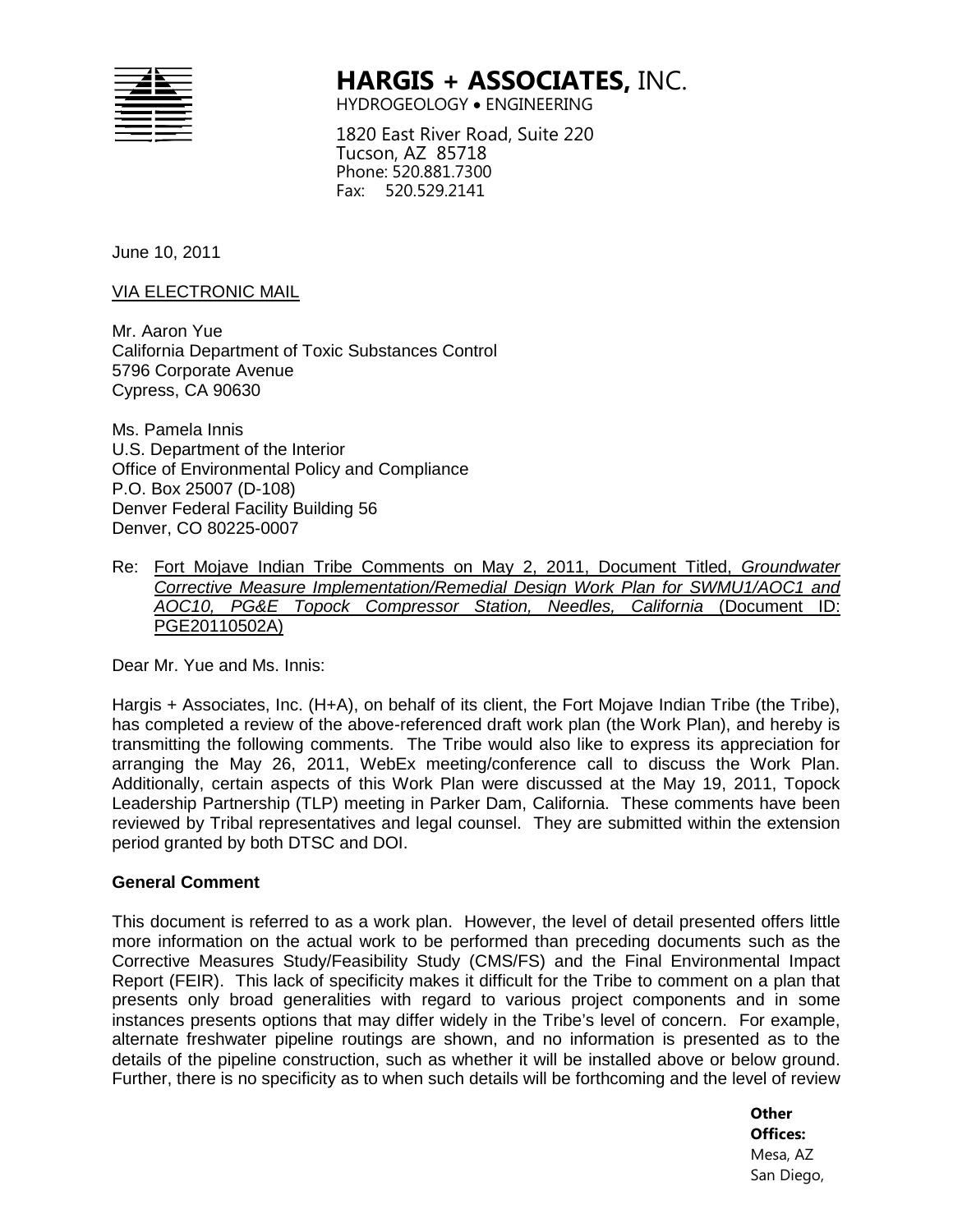

and comment that will be accorded those details. Accordingly, the Tribe's limited ability to provide comments on certain matters at this time should not be construed as agreement or assent to the Work Plan in whole or in part. The Tribe reserves the right to comment further on detailed design documents that will necessarily need to be forthcoming and as to which consultation will be required at critical stages of design, as discussed and agreed upon during the recent May 2011 TLP meeting and related to Figure 7-1, that will be revised pursuant to TLP direction.

## **Specific Comments**

- 1. p. 1-3 (Exhibit 1-1) This exhibit should show how the Tribal consultation process relates to each of the various steps and processes depicted, as requested at the May 2011 TLP meeting.
- 2. p. 1-4 (Interim Measure) This section states that:

*"The IM will be terminated upon the determination by the agencies that it is no longer required."* 

In the past, the Tribe has commented on its active interest in the closure, decommissioning, and removal of the IM3 treatment facility and certain associated infrastructure. As suggested in earlier discussions and comments, criteria that the agencies will use to determine that the IM *"is no longer required"* must be established that is consistent with the agencies' legal obligations. The Tribe requests to be a party to any discussions that will be initiated on this subject.

- 3. p. 1-5 (Bedrock Extraction Wells) As a component of the selected groundwater remedy, the Work Plan indicates that bedrock extraction wells will be constructed. However, the number and locations of such wells is not specified. The approach recommended for the area of bedrock contamination is of concern to the Tribe because of the potential for a large number of extraction wells as a result of the hydraulic properties of the bedrock as well as questions as to the pipeline network and routings out of this area to the location of treatment. The potential for intrusion of infrastructure into this sacred area is of great concern to the Tribe and more detail regarding impacts, which must be minimized, must be provided in a timely manner.
- 4. p. 1-6 (Exhibit 1-2) This is a conceptual diagram intended to illustrate that the level of project definition increases along the project timeline. However, this exhibit cited from the EPA (2000) guidance document<sup>1</sup> was prepared to illustrate "Expected Cost Estimate *Accuracy Along the Superfund Timeline."* The exhibit purports to represent range in uncertainty along the vertical axis, but does not clarify that this represents *cost* uncertainty and not *design or project definition*. Instead, as discussed in the bottom paragraph of p. 1-5,

<sup>&</sup>lt;sup>1</sup> See<http://www.epa.gov/superfund/policy/remedy/pdfs/finaldoc.pdf>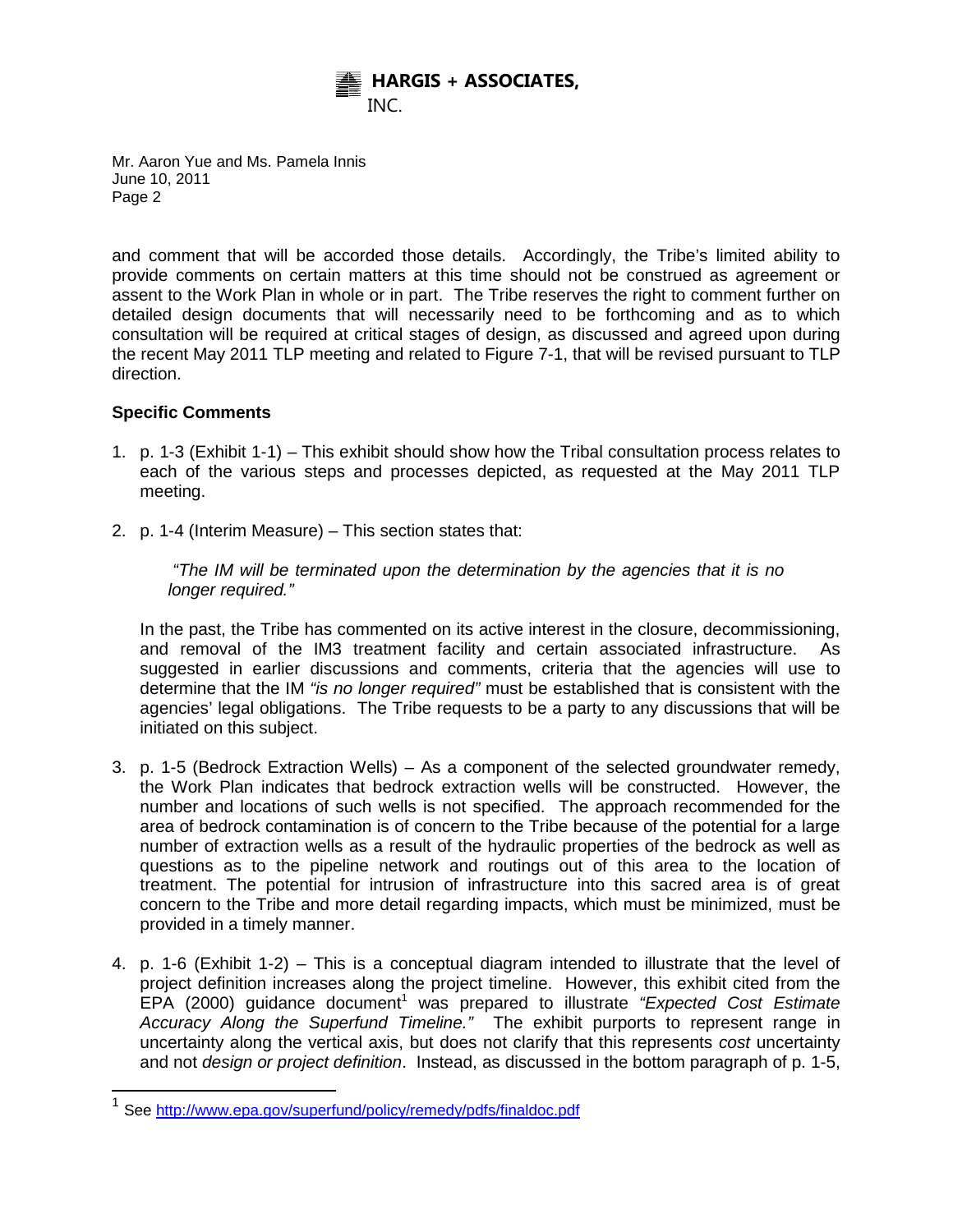

> this exhibit implies that progress along project timeline somehow decreases the uncertainty about the project definition. This is a circular representation and should be eliminated from the discussion.

5. p. 1-7 (ARARs & Figure 1-2) – The last sentence in this section refers to the Area of Potential Effects (APE), as defined by the Programmatic Agreement  $(PA)^2$  Figure 1-2 illustrates the APE as well as the "project area" as defined in the FEIR, prepared pursuant to the California Environmental Quality Act (CEQA). Figure 1-2 does not define the APE as it has previously been defined. Compare Figure 1-2 with Figure 2-2, Volume 2 of the FEIR. The APE in this current document has been extended to the north, to the east and to the west.

It also must be noted that the Tribal governments that participated in the PA discussions chose not to be signatory parties based largely on the fact that the PA failed to adequately identify and take into account the direct, indirect, and cumulative adverse impacts to the lands within and outside of the APE. These impacts, which the PA did not consider, are significant and irreversible intrusions to the Tribes' religious and cultural connection to the land. The APE, as shown in the FEIR, Figure 2-2, and in the CMI/RD Figure 1-2 were never presented to the Tribes for comment or consultation. As was pointed out in previous comments, the FEIR only considered the archaeological features of the land, and not the spiritual religious viewpoint of the Mojave people that the project area is within a much broader sacred landscape.

Furthermore, Figure 1-2 is misleading as it represents that the so-called "loci" of the Topock Maze are exclusions to the EIR project area and implies that sacred areas are being avoided. The Tribe has commented numerous times that this representation of the "loci" as delineating a sacred area is inappropriate and misleading: The "loci" are only places determined to be archaeologically significant based upon the presence of artifacts. The "loci" as designated do *not* define areas that in themselves are sacred. To the Mojave people the area as a whole and in its totality is sacred as determined by Matavilya, the Creator. This applies to the whole area, not just this determined area. The Tribe has frequently commented that the APE extends well beyond the boundaries shown. Therefore such figures such as this misleadingly imply that the EIR project area, which snakes its boundaries around certain archaeological areas, does not affect or is minimizing the effect on sacred areas. The Tribe strongly disagrees with this implication.

6. p. 1-7 (CEQA Mitigation Measures) – The reference to CEQA mitigation measures is incomplete. It fails to reference the nature and severity of the impacts to tribal cultural resources, and how this relates to possible remedy designs. Impacts that were found to be significant and unmitigable related to project impacts with bearing on tribal cultural resources and values. As expressed many times by the Tribe, it has been their consistent

 $2$  The Tribe is not a signatory party to the PA.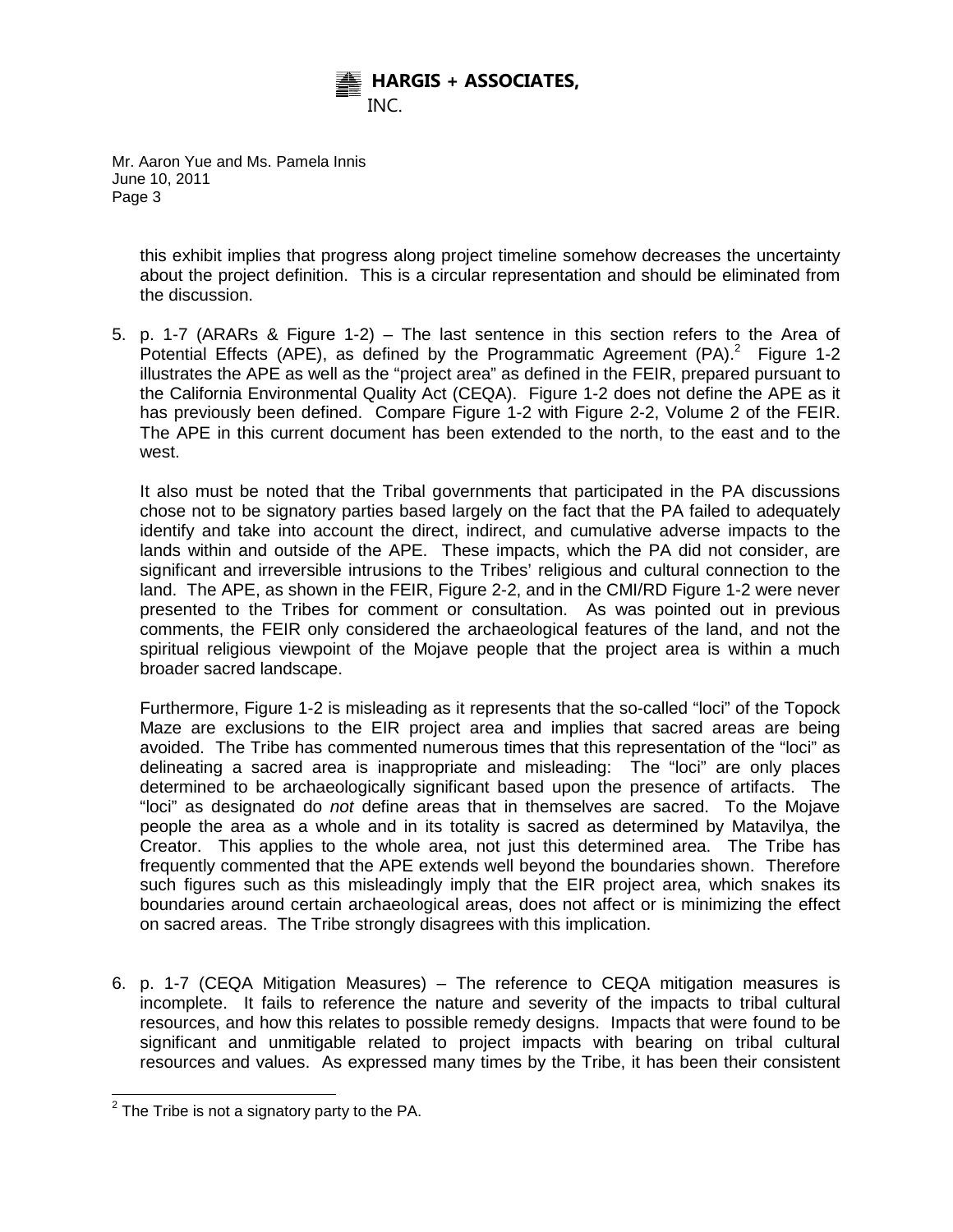

> position that these affected spiritual and religious values are protected by the United States and California Constitutions and are therefore subject to strict scrutiny, meaning, that the project must be performed in the least intrusive manner. Moreover, the Tribe is deeply concerned about indirect and cumulative impacts, which were not adequately addressed in the FEIR and are the subject of ongoing litigation. Thus, there is considerable uncertainty regarding the completeness and appropriateness of the mitigation measures in the FEIR. Finally, while DOI has approved a Record of Decision (ROD), that document essentially largely left the issue of mitigation to be decided during design, and hence, mitigation is not complete as to the Federal agencies.

Moreover, this section states that:

*"The EIR concluded that implementation of the groundwater remedy would generate significant adverse environmental impacts, and for most potential impacts, the EIR prescribes mitigation capable of reducing these impacts to lessthan-significant levels."* 

In past reviews, the Tribe has noted exceptions to this generality, particularly as it may apply to the impact on religious and spiritual values. As you are aware, the FEIR analysis with regard to CUL-1 concluded that:

*"…, impacts on the TCA* [Topock Cultural Area] *as a historical resource would be significant and unavoidable."*

While this conclusion does not necessarily address impact to the religious and spiritual values of the TCA, it does in part illustrate the disservice that the above-quoted generalization pays to the sacredness of the area. The Tribe hereby reasserts its viewpoint that the mitigation measures do not properly address the impacts to the sanctity of the TCA.

7. p. 2-2 (*In Situ* Reactive Zone) – The last sentence in the last paragraph on this page indicates that:

*"Solute transport and geochemical modeling will be used to develop strategies for minimizing generation and migration of byproducts."* 

The Tribe is interested in the details of this modeling activity. Additionally, will the solute transport models be used to predict and evaluate the overall performance of the cleanup? Why were solute transport models not used earlier in characterization and evaluation of the feasibility of alternative remedies? The Tribe recommends that the process of model development be reviewed openly in the Technical Working Group (TWG) forum.

8. p. 2-3 (IRZ System Footprint) – This section suggests that, to the extent practicable, disturbances related to facility construction will be limited to "previously disturbed areas." As you are aware from previous comments from the Tribe on, among other things, the FEIR,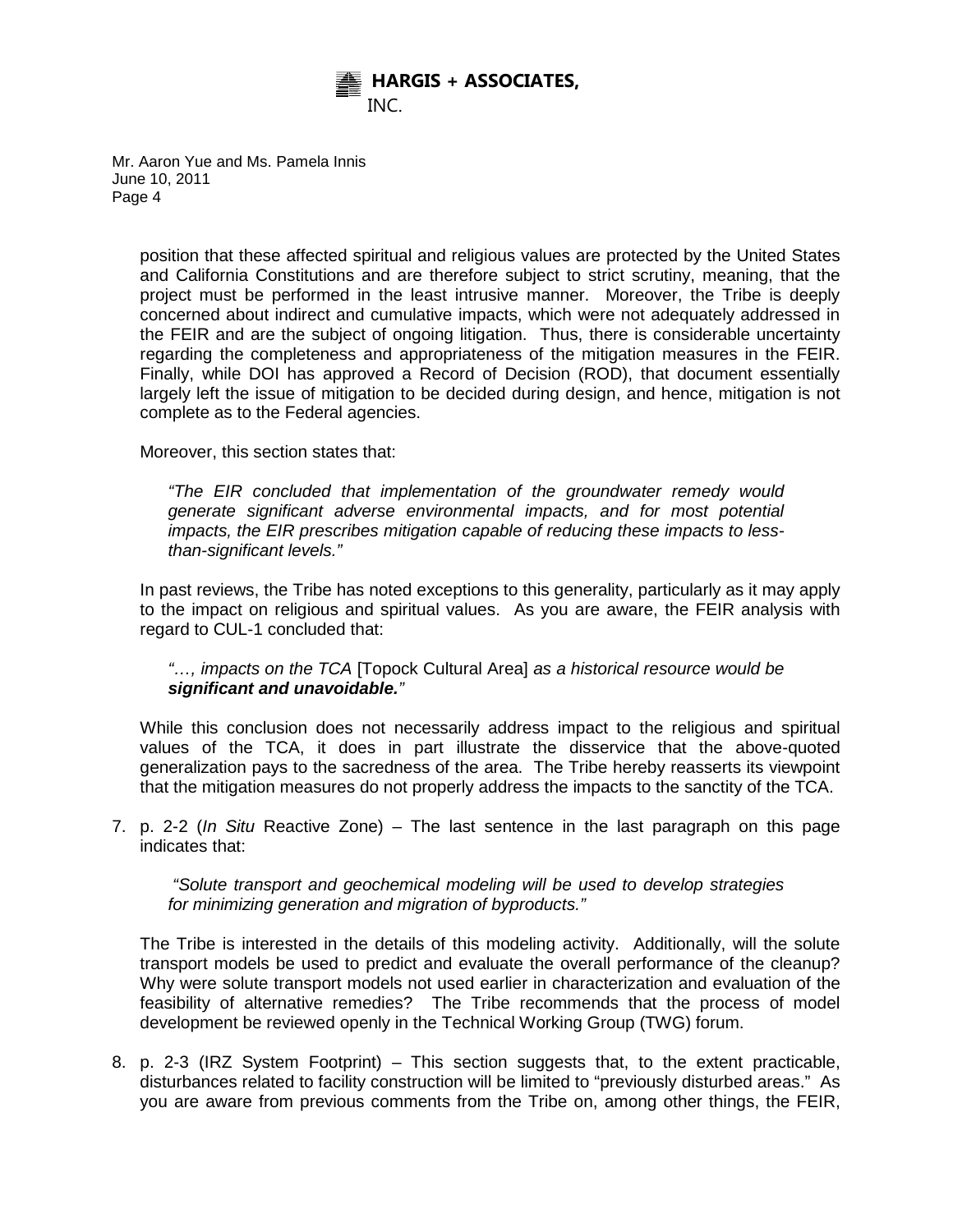

> the Tribe has emphasized that limiting future construction to areas with previous physical disturbances to the surface do not necessarily avoid cultural impacts: that an area has been previously disturbed on the surface does not mean that that area has lost its spiritual and cultural value or is any less significant than a disturbance in an alternative area, even if that alternative area is undisturbed. The only way to assess the cultural significance of a disturbance is to consult with the Tribe, not solely an archaeologist. It is noted that, during the "design phase," PG&E will be preparing an "Aerial Map of Disturbed Areas" pursuant to CUL-1a-9. $3$  As discussed at the 2011 TLP meeting, this map is expected within the next few weeks.4 For that map to be meaningful, the type of previous disturbance (*e.g.,* underground pipeline, grading, surface facility, etc.) should be clearly identified. This could best be done using various types of overlays in the geographic information system (GIS). With such a map, the Tribe may be able to comment on the significance of alternative locations, and focus "ground-truthing" of the map more efficiently.

- 9. p. 2-3 (IRZ System Details) As mentioned earlier, this section fails to provide sufficient detail on which to provide meaningful comments. At the very least, a conceptual diagram(s) of the system configuration and assembly should have been provided. This section refers to the use of groundwater modeling to determine actual well design specifications. How will modeling be used for this purpose? Will the model be available to determine the effectiveness of alternative designs or locations that might be needed to accommodate potential cultural impacts?
- 10. p. 2-4 (Well Maintenance) This section states that operational experience and pilot testing may offer information that will indicate the frequency and type of well maintenance that will be required. Will that information be included in the preparation of operations and maintenance (O&M) documentation and be the subject of review and comment? Are well replacements anticipated during the duration of remedy operations? If so, what is the expectation of numbers and frequencies?
- 11. p. 2-5 (Inner Recirculation Loop) This section indicates that extraction wells in the East Ravine area will be tied into the "inner recirculation loop." Figure 2-1a indicates the water coming out of the area is referred to as "extracted groundwater." The fate of this water is not clear from the figure, as flow directions along the line are not shown. Will this water become a part of the IRZ line? It appears that part of the problem in viewing the figure is its size. A larger figure should be prepared so that the missing information could be added (such as directional arrows and differentiation between pipe routings).
- 12. p. 2-8 (Fresh Water Injection System) See Comment 8 regarding areas of previous disturbance. Additionally, during the 2011 TLP meeting, the matter of alternative routings of

 $3$  See Table 4-4.

 $4$  Preliminary hard copies of the map(s) were delivered to the Tribe on June 2, 2011. However the Tribe has not yet had time to perform a technical review or to conduct ground-truthing. Electronic copies in GIS format have not yet been provided.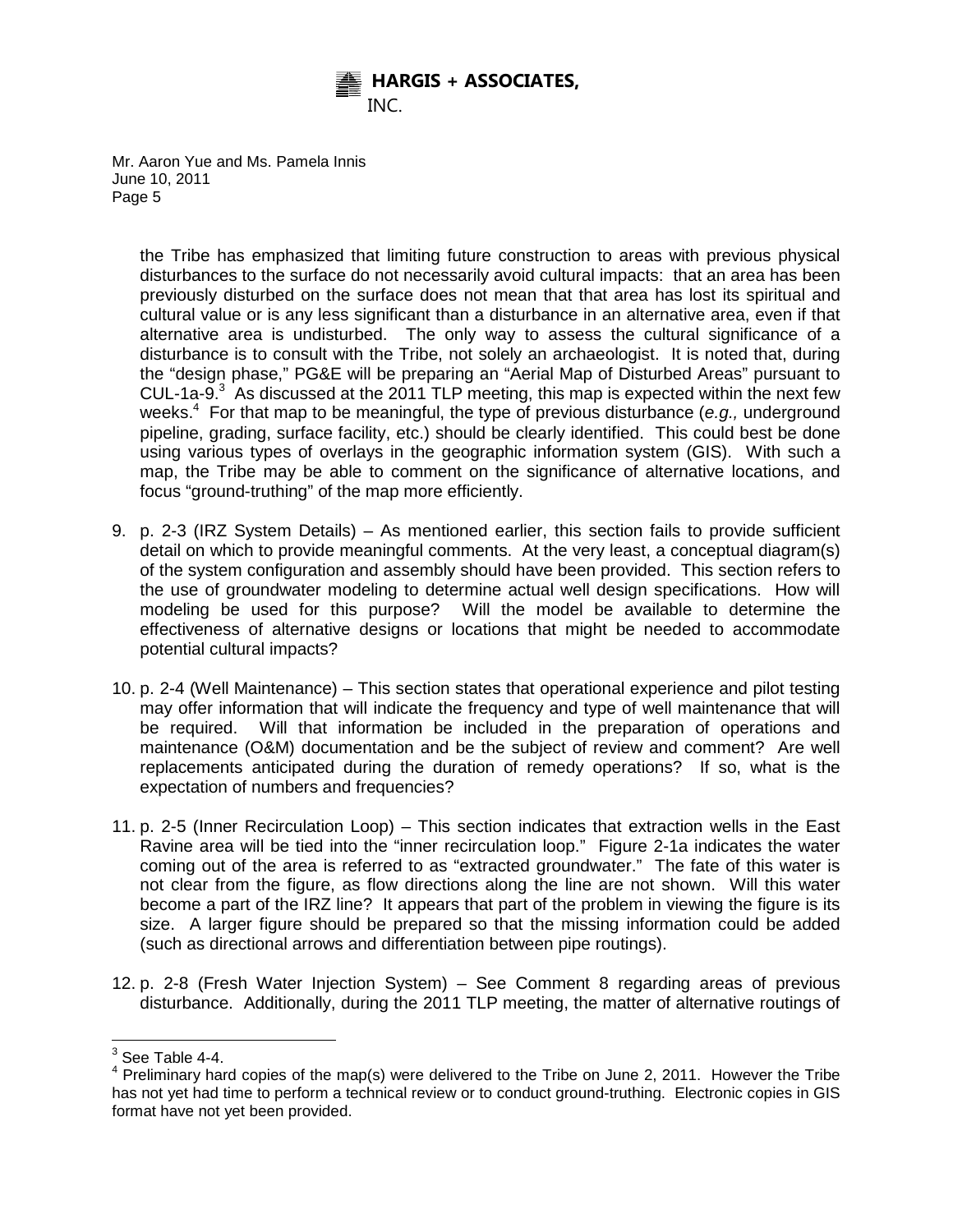

> the pipelines was discussed. Will there be an opportunity for the Tribe to walk these routings so that it might provide relevant comments prior to finalizing the route? To the extent needed, the Tribe reiterates its request that these routes be "ground-truthed" by qualified professionals before being finalized.

> Periodic replacement of wells and other structures "as needed" is categorized as an operation and maintenance activity. It is the Tribe's view that well and structure replacement be subject to consultation with and field monitoring by the Tribe.

- 13. p. 2-8 (Fresh Water Production Well(s)) Please explain why it is now being proposed that the source of fresh water for the remedy will come from Arizona. What was PG&E's decision process? Have all potential alternative well locations in Arizona been subjected to cultural field surveys? Additional mitigation may be required.
- 14. p. 2-10 (Well Maintenance, Rehabilitation, and Replacement) See earlier comment 10. Additionally, as you are aware, the Tribe has entered into discussions with PG&E, DTSC, and DOI with regard to well decommissioning alternatives that may require variances. This should be acknowledged in regard to the term "properly decommissioned."
- 15. p. 2-12 (Monitored Natural Attenuation (MNA)) Under what conditions would MNA be relied upon as a component of the remedy?
- 16. p. 2-12 (Security and Site Access) The site access plan needs to be prepared as soon as possible to prevent further intrusions and desecration of sacred grounds. The Tribe requests permanent closure of roads that are already closed and installation of effective barriers to prevent intrusions. Additional security should be in force on all lands, including Tribal and Bureau of Land Management Lands (BLM). The Tribe requests a meeting with PG&E, and other affected agencies to discuss this matter. It should be noted that the Tribe is the owner of certain land within the project area and has rights of access to that land, as defined by a recorded easement.
- 17. p. 2-14 (Disposal/Reuse of Treated Wastewater) Will any of the listed options require permitting? Without the benefit of more detail and layout of pipelines mentioned, size, length to disposal, it is hard to assess the impacts of various options at this time. However, use of the Moabi Park sewage treatment system would have both direct and cumulative environmental effects that would be significant and have not been studied.
- 18. p. 2-13 (Utilities and Support Facilities) This section appears vague as to whether additional electric system structure would be needed. The FEIR removed supplied electric from the project description and therefore its impacts were not studied or mitigated. This section of the Work Plan needs clarification.
- 19. p. 2-16 (Compliance Monitoring During Remedy Implementation) This section reiterates the earlier-listed RAOs for the groundwater remedy. However, the Tribe notes that in an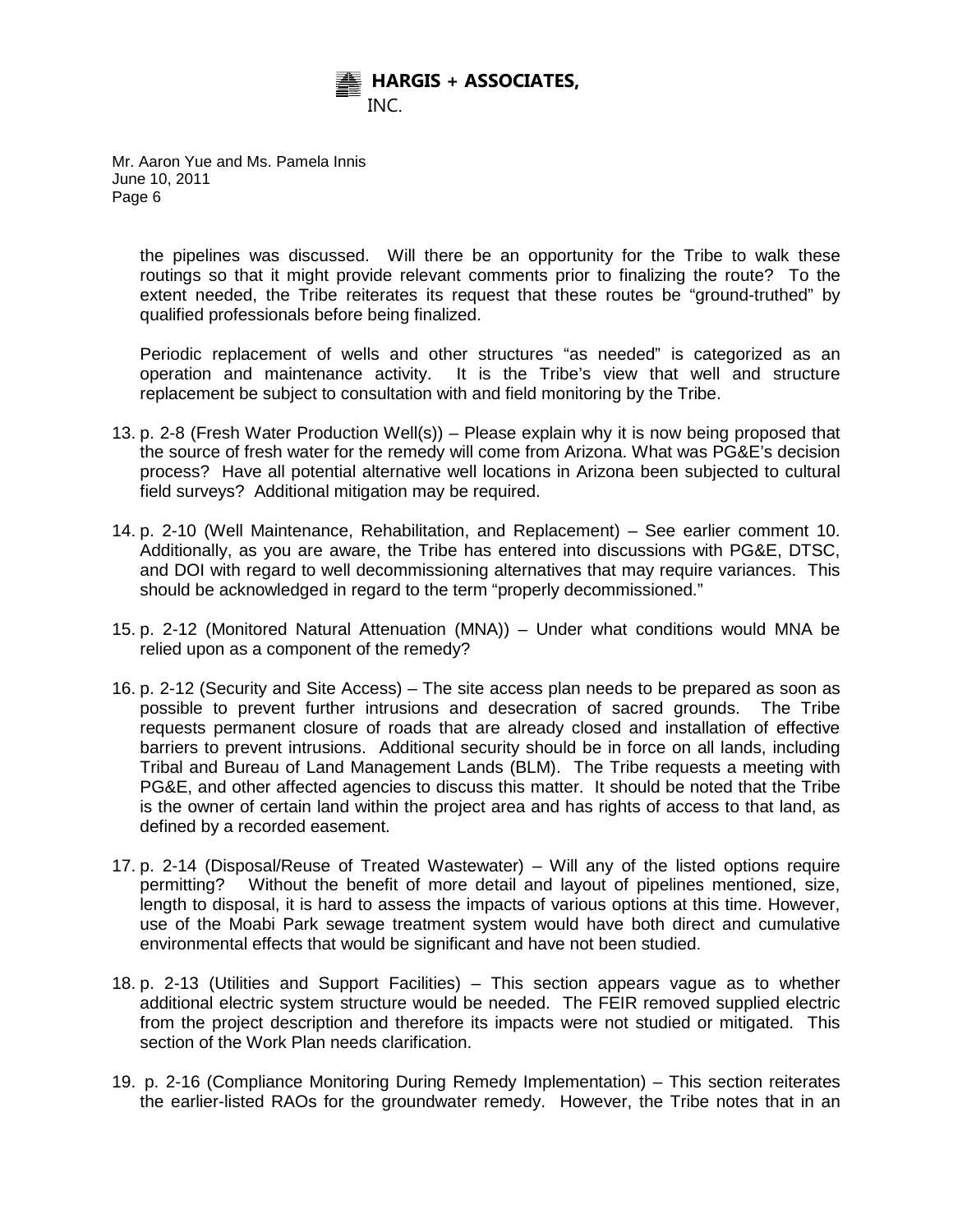

> earlier draft of the Corrective Measures Study/Feasibility Study (CMS/FS), PG&E had listed an RAO that stated:

*"Implement remedial actions in a manner that is respectful of, and causes minimal disturbance to, cultural resources including, in particular, resources that are of special significance to tribes in the area."*

On questioning the omission of this language in the CMS/FS revision during the 2010 TLP meeting, the Tribe was told that PG&E was directed by DTSC to base RAOs only on quantifiable parameters related to the groundwater chemistry. The Tribe has never been provided any authority for such limitation. The Tribe believes such a limitation is inappropriate in light of the ARARs applicable to this remedial effort. (E.g., Letter from FMIT to DTSC re Comments on NOP for DEIR, July 1, 2008.) Apart from this limitation imposed on the RAOs, the program designed to achieve the established RAOs be guided by awareness and respect for spiritual and cultural values to mitigate significant impacts. This is a position that would equally apply to the establishment of RAOs for the soils remedy.

20. p. 2-17 (Process Control Monitoring During Remedy Implementation) – This section indicates that "…the geochemistry of the aquifer will be altered to create the reducing conditions that will remove the Cr(VI) from groundwater." While the focus of this monitoring is on the functioning of the IRZ, will there be a concurrent effort to monitor potential geochemical alteration of the natural reductive zone along the Colorado River and whether this zone will retain its effectiveness as a Cr(VI) barrier. That information could be critical to a determination of when active remedy components, *e.g.,* the IRZ system, can be terminated. If a non-certified laboratory is needed for process control monitoring during the groundwater remedy, where will this laboratory be located?

The last sentence in the third paragraph indicates that:

*"… frequency of process control monitoring will be reduced or eliminated when the systems are optimized and steady-state conditions result."*

The Tribe requests further definition and explanation of the terms "optimized" and "steady state conditions" in the context of process control monitoring during implementation. Will quantitative metrics be applied?

- 21. p. 3-7 (Existing Information) The Tribe requests information on where the various easements and/or rights-of-way can be reviewed.
- 22. p. 3-8 (Additional Land Ownership, Disturbance and Development Information During Design) – In addition to "guiding design" and documenting "pre-construction" baseline conditions, what additional uses may be made of the aerial map referred to in the second paragraph?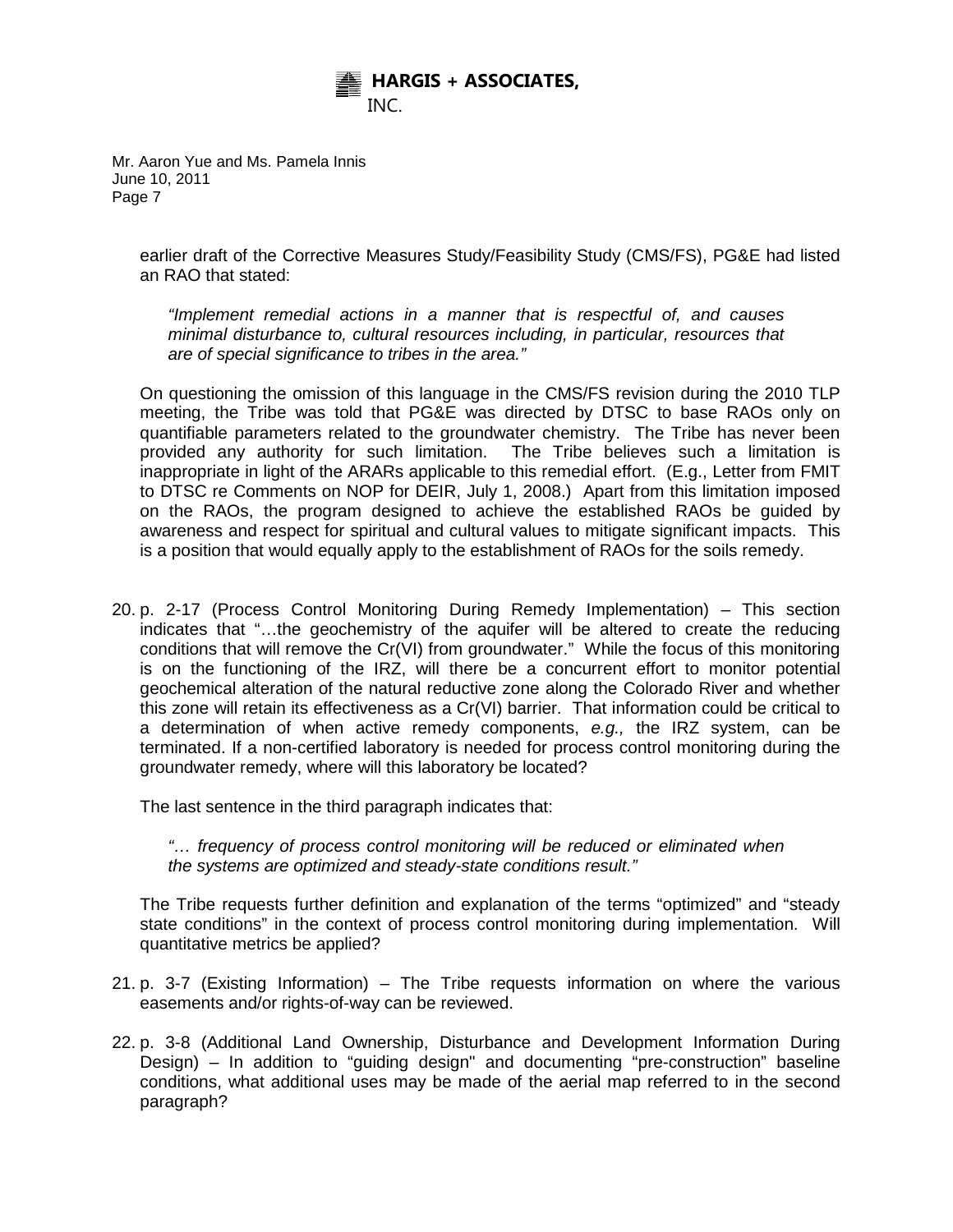

> Please explain what is meant by the last line in the second paragraph relative to identifying areas outside of "documented archaeological site boundaries" that have experienced ground disturbance in the last 50 years. As was discussed in reference to the soils area UA-1, the Tribe may have concerns about locations where geophysical surveys may be used for the underground utility location.

23. p. 3-15 (Cultural Resources) – The first bullet indicates that CUL-3 "… requires that a paleontological investigation be conducted to refine the potential impacts on unique paleontological resources within the final design area." Has a paleontological survey been conducted to date? If so, what unique resources exist? Sections of the text related to paleontological resources should be separate from those sections on cultural resources.

Whenever cultural resources surveys or monitoring are performed, the Tribe requires advance notification and the opportunity to participate.

The last sentence in "Existing Information" should be deleted as it seems to disclose confidential information about archaeological findings. This text must be revised to reflect DTSC's finding that the Topock Cultural Area (TCA) is an historic resource under CEQA and BLM's determination that Traditional Cultural Property (TCP) or property of traditional religious and cultural significance within the APE is eligible for listing on the National Register under Criterion A, as part of what tribes have identified as a larger area of traditional and cultural importance. Why was this information, so critical to the Tribe, omitted from this document? It should be part of the standard section in all Project reports and work plans.

It is not clear whether the bullets listed represent all the additional information and studies that are required. Please confirm.

Figure 3-1 - What is the base date for this map? Are all the IM3 facilities visible on this graphic? The disturbance areas around the IM3 injection areas appear quite large. Is this size disturbance the minimum necessary?

- 24. p. 4-2 (Exhibit 4-1) This appears to be identical to Exhibit 1-1. Please refer to comment 1.
- 25. p. 4-3 (Table 4-4) This table is generally a helpful organization and mapping of the plan for documentation. However, it would benefit from a summary of the mitigation measure in the Mitigation Number column. The Tribe requests a discussion with PG&E on Tables 4-4 and 4-5 and on Exhibit 4-2 (compliance report template) before this Work Plan is finalized so it can better understand, item by item, what the ramifications are for the timing and placement of mitigation, especially those related to cultural resources. The Tribe wants to be assured it understands what the terms used in the table mean to PG&E. While not specifically mentioned in this draft, it should be noted that the Tribe specifically objected to a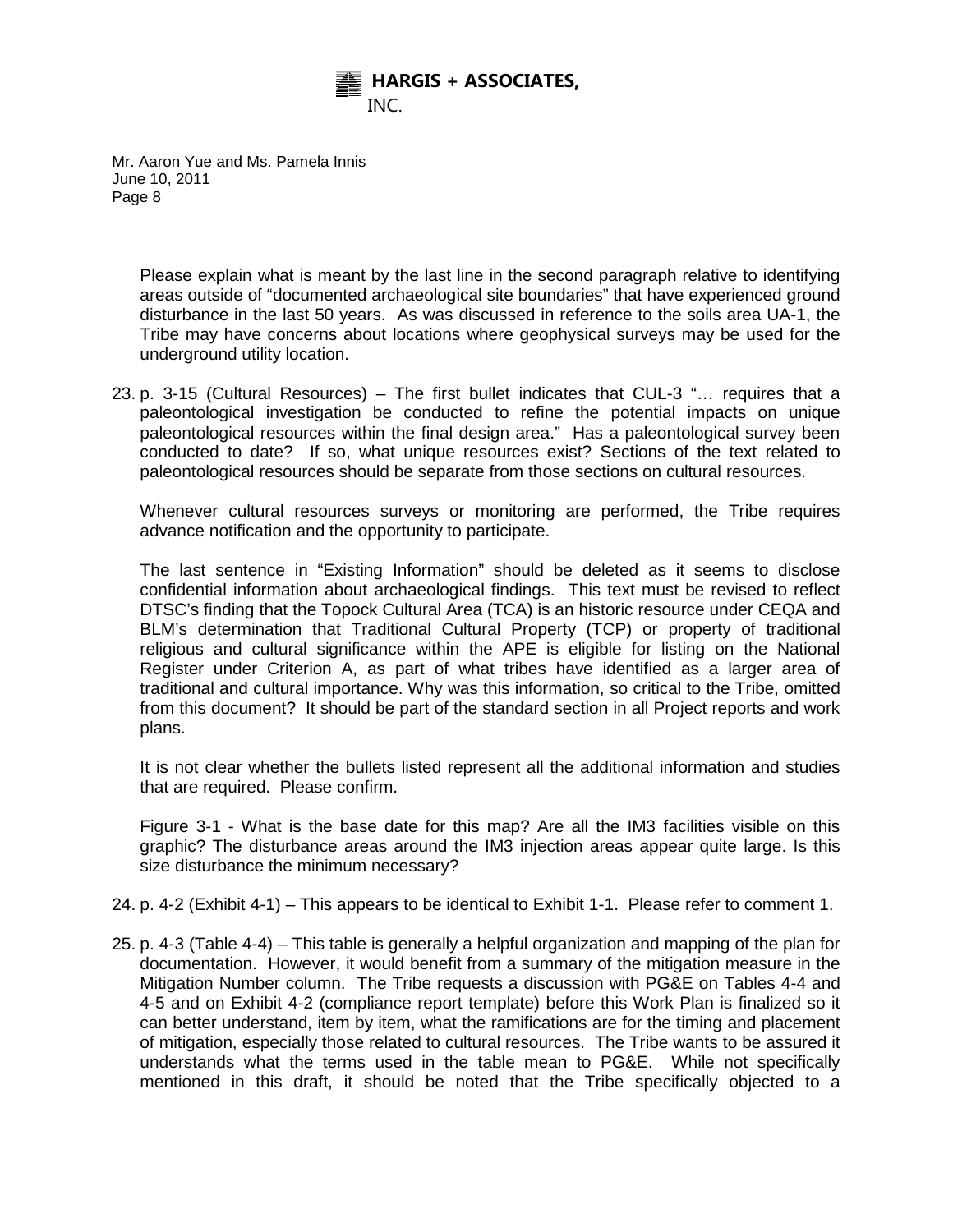

> consolidation of the Cultural Impact Mitigation Program (CIMP) and Cultural Historic Property Management Plan (CHPMP) documents.

26. p. 4-4 (Cultural and Historical Resources Documents) – This section refers repeatedly to "communications" with "Interested Tribes." However, DOI and PG&E are both legally required to consult with the Tribe, and although DTSC prefers the term "communications," it should also consult the Tribe as intended by its settlement agreement and the CalEPA and USEPA policies.

Under the CIMP section, the Tribe remains concerned the PG&E is apparently proposing to "re-use" parts of the IM3 facility in the final remedy, although the presentation by DTSC at the May 2011 TLP meeting confirmed that IM3 is not a part of the project. This discrepancy should be clarified, and other comments regarding IM3 herein considered. This statement also seems inconsistent with Part 3 (aerial map) of the same section.

- 27. p. 4-4 (3. Aerial Map of Disturbed Areas) See earlier comment 8. The Tribe was not consulted on the definition of "Disturbed Areas" and objects to its use here.
- 28. p. 4-5 (Cultural Resources Study/Geoarchaeological Investigation Report) What type of remote sensing surveys are under consideration?
- 29. p. 4-5 (7. Cultural Resource Treatment Plan (if needed)) The Tribe does not understand why the phrase "if needed" is used here and elsewhere. The Tribe has informed PG&E and the agencies that other projects and the Final Remedy will have an adverse effect on the TCA and the TCP, thereby a plan of some type, even if the focus is on measures to reduce indirect and cumulative effects/impacts, would be required.
- 30. p. 4-7 (Training/Education Manual for Cultural Resources, Historical Resources, and the Identification of Human Remains) – As discussed in the TLP meeting, the Tribe should be invited to actively participate in these training programs to ensure proper and adequate appreciation of cultural resources from a Tribal perspective.
- 31. p. 4-9 (Other Key Documents During Design) As related in the Tribe's January 29, 2011, objection letter on the FEIR, the Tribe requests to be consulted at an early point in time in the development of many of these documents, especially the Site Security Plan, Grading, and Erosion Control Plan, SWPPP, and HMPB.
- 32. p. 4-10 (Key Documents During the Construction Phase) Will there be a document governing construction management? For example, will there be a plan or guidance that outlines best management practices (BMPs) during the construction phase or at least points to existing plant BMPs that have been developed previously at Topock? Will the Tribe be allowed to participate in the selection of construction management and construction contractors to ensure that tribal cultural values are understood by those personnel?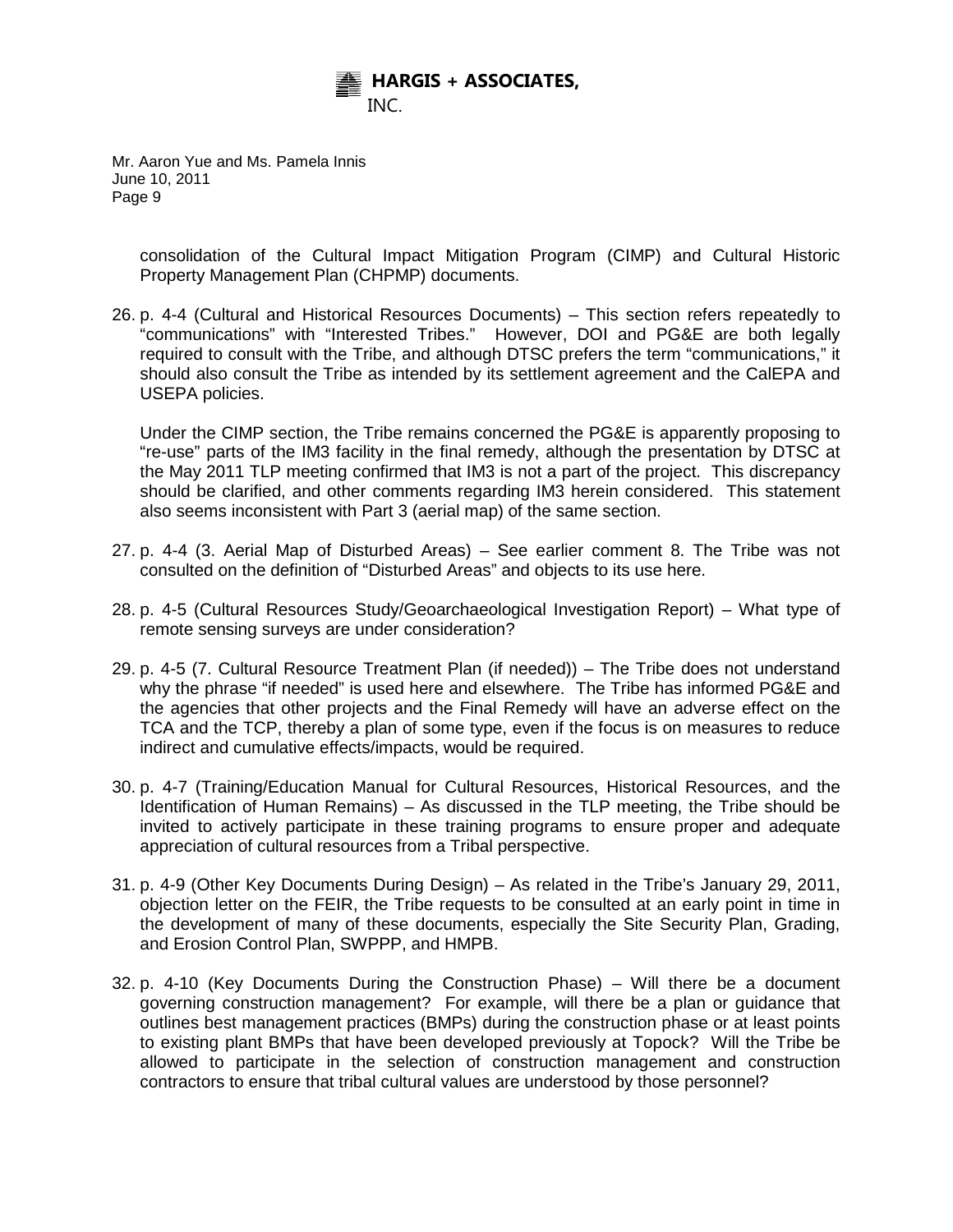

- 33. p. 4-11 (Key Documents During Operations) The last paragraph of this section addresses potential changes to the remedy. The possibility of construction of new infrastructure is mentioned. Such contingencies are of particular interest to the Tribe, and consultation is appropriate, should such issues arise. The Tribe would also like to be involved in any technical assessments that might occur.
- 34. p. 4-12 (Key Documents During Closure) Chapter 5.0 discusses IM Termination, but there is no mention of the documentation in Chapter 4.0.
- 35. p. 4-13 (Protocols for Review of Future Submittals of Cultural Resources and Design Documents) – The Tribe agrees with the last sentence under Item 3, which states that "… comment resolution meetings are more efficient [effective] than the traditional comment response process." However, this section should not be read that PG&E is limited to doing only that which it has been directed by DTSC or DOI to do: PG&E may have obligations to or voluntarily or by agreement with the Tribe, do more than that directed by the agencies relative to tribal concerns and issues.
- 36. p. 5-4 & 5-5 (Considerations for Transitioning from the IM to the Final Groundwater Remedy) – The transition from the IM to the final remedy is to be performed in a stepwise manner. This section outlines some of the possible outcomes during this transition, but under Item 6, discusses the possible necessity of modifications to the existing IM3 treatment plant involving construction. This relates to the contingency that PG&E would be required to operate the IM during remedy startup, while at the same time meeting current discharge requirements.

The Tribe regards this as an unnecessary contingency, and the imposition of such a requirement would be inappropriate on the part of the agencies and has not been subject to environmental review, as discussed above. Operating the IM during startup so as to create the type of interfering conditions described in this section does not make sense. As the Tribe has urged at multiple times in the past, discussion regarding this transition and the decommissioning of IM3 needs to be initiated as soon as possible.

Additionally, the last paragraph in this section suggests that certain infrastructure components of the IM3, such as wells and pipelines, may be incorporated into the final remedy design. However, no process for that consideration is identified. The details of such possibilities, particularly if infrastructure related to the IM3 treatment plant and other facilities on the Tribe's property are involved, need to be identified. As the Tribe has previously commented, use of IM3 facilities during the Final Remedy has not been adequately reviewed under CEQA or in a manner consistent with the settlement agreements from the earlier litigation.

37. p. 5-5 & 5-6 (Decision Process for Transition to Groundwater Remedy Operation) – This section refers to a process of developing appropriate scenarios for the remedy transition. Please clarify the *type* of "consequences" that will be developed - are these environmental,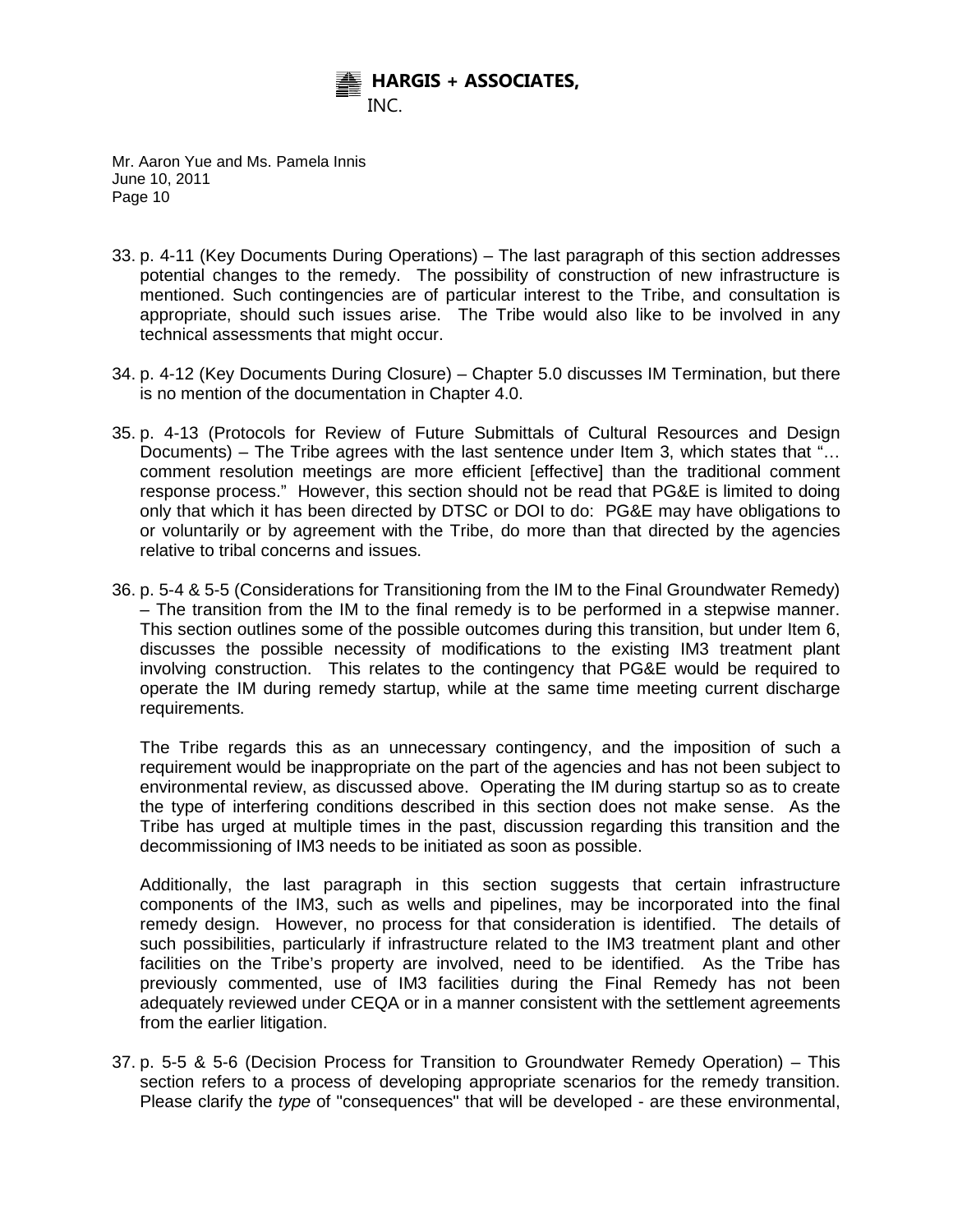

> engineering, cost, etc. PG&E proposes to complete the evaluation *before* "consult[ing] with stakeholders." PG&E should consult with affected stakeholders *prior to initiating* this process, because such consultation will provide important input on stakeholder requirements and preferences that must shape the evaluation. Moreover, PG&E must consult with it to ensure compliance with the terms of its settlement agreement with the Tribe.

38. p. 5-6 (IM Decommissioning and Restoration) – Again, this section starts with the false premise that "[t]he treatment plant and other IM infrastructure that are not incorporated into the groundwater remedy are expected to be decommissioned *following determination by DOI and DTSC that the facilities are not needed to meet the RAOs*." (Italics added.) The treatment plant and other IM infrastructure are supported only to the extent an emergency exists: These facilities cannot lawfully continue in existence and operation based upon a simple, undefined determination of "need." Operation of those facilities must cease when the need for them as a "specific action to prevent or mitigate an emergency" ceases. Furthermore, any continuation of the IM facilities would have to be in compliance with the settlement agreements between the Tribe, DTSC and PG&E.

Additionally, this section refers to a decommissioning plan pursuant to mitigation measure CUL-1a-8f. Table 4-4 indicates that the timing of this plan is *"During the design, construction, O&M, and decommissioning phases."* Is this actually meant to apply such an extremely long and vague timeframe to this plan preparation? In past reviews, the Tribe has expressed a preference for initiating the planning of IM3 decommissioning in a much earlier timeframe, even prior to construction. DOI has agreed. Based on the information presented in this Work Plan, there may be operational uncertainties and requirements that could, at least in part, prevent finalization of such a decommissioning plan in this timeframe. These uncertainties, however, should not preclude discussions involving Tribal input and initial drafting of a decommissioning and restoration plan, even if the actual scheduling of the implementation of that plan has not been determined. This section also indicates that the *"… decommissioning plan will be prepared as described in Chapter 4 …."* However, there does not appear to be a description of that particular document anywhere in Chapter 4.

The purpose and meaning of the final sentence, which refers to the "decommissioning plan [being] "consistent with other requirements such as the basis for the closure cost estimate," is unclear. First, those "other requirements" should be identified. Second, as to the cost closure estimate (and the written closure plan) required by the Conditional Authorization, that requirement should not be a limitation on the decommissioning plan: To the extent there is any inconsistency with the cost closure estimate (or the written closure plan), that estimate (or plan) must be updated to be consistent with the decommissioning plan, not vice versa.

39. p. 5-6 & 5-7 (IM No. 3 Treatment Plant Decommissioning) – The first sentence states that "No *aboveground* component of the existing IM infrastructure that is located within the footprint of the existing treatment plant building will be re-used (in its current location) as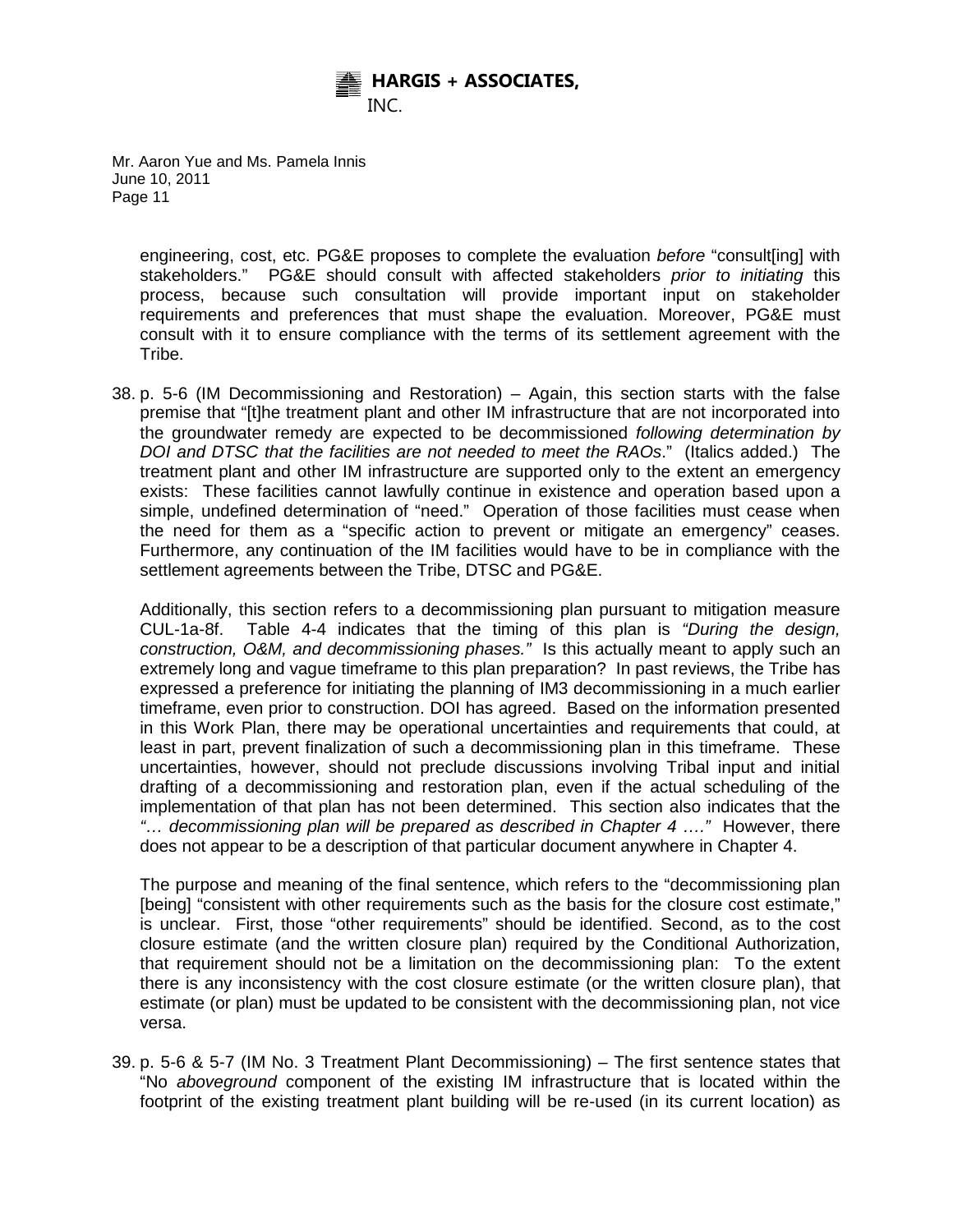

> part of the groundwater remedy." (Emphasis added.) Does this imply that there may be below-ground infrastructure left in place? Later in this section, it is stated that "*If* foundation material beneath the plant is to be removed, fill or other appropriate materials will *likely* be placed over the area …" (Emphasis added.) Again, the Tribe needs to be consulted, as it may not want any part of the construction left in place, especially on its property. Moreover, the emplacement of fill materials needs to be approved by the Tribe as importation of fill could pose additional cultural impacts to the Tribe.

- 40. p. 5-8 (IM Restoration) Again, this section requires solicitation of early input from the Tribe, and there does not appear to be a description of a document addressing such restoration anywhere in Chapter 4. Furthermore, several years ago DTSC ordered PG&E to restore and area used (without authorization) for parking adjacent to the IM3 treatment facility, and that restoration has yet to occur. When will that restoration plan be developed and the restoration take place? Based upon this, and other, experience, restoration plans need to be developed and approved with clear requirements as to when restoration will occur.
- 41. p. 6-1 (Plan for Data Collection in 2011) It seems that archaeological surveys are not included in this list. Recognizing that general surveys have been performed across the APE, the Tribe emphasizes that findings for a particular area are not necessarily static. Surveys where specific intrusive activities are about to take place may need to be reperformed and with qualified Native American Monitors. Also, see comment 5, above, pointing out the APE in the CMI/RD is larger than the APE in the FEIR. Any such expansion is inappropriate without surveys, tribal consultation and following the formal amendment process laid out in the PA, Section B "Revising the APE".
- 42. p. 6-2 through 6-4 (Groundwater Modeling) The Tribe agrees with the proposal to update and refine the existing flow model and to create new models based on MODFLOW, MT3DMS, and PHREEQC, etc. Upon development these models should be exercised to refine the remedy design and for the purposes of performance evaluation. Will these activities be ongoing during the design phase as depicted on the Figure 4-1 timeline? As suggested earlier, It would be appropriate to initiate a series of meetings with the TWG to discuss the approach at the outset of this activity as well as to monitor progress and developments at key junctures.
- 43. p. 7-3 (Ensuring Respect of the Sacredness and Sensitivity of the Cultural, Historical, and Biological Resources) – The Tribe agrees that respect should be accorded to each of these types of resources. At the same time, however, the Tribe does not believe it is appropriate to lump these diverse resources together. Each demands respect for widely different and unique reasons. In particular, the Tribe's ties to the land are based largely on its spirituality and protection of religious practices that trigger a different standard of review and accommodation. Global edits in this regard should be made throughout this Work Plan.
- 44. p. 7-3 (Ensuring Opportunities for Inputs) "Solicitation" of input from tribes, as compared with other "stakeholders," is not sufficient to comply with the legal and moral obligations of